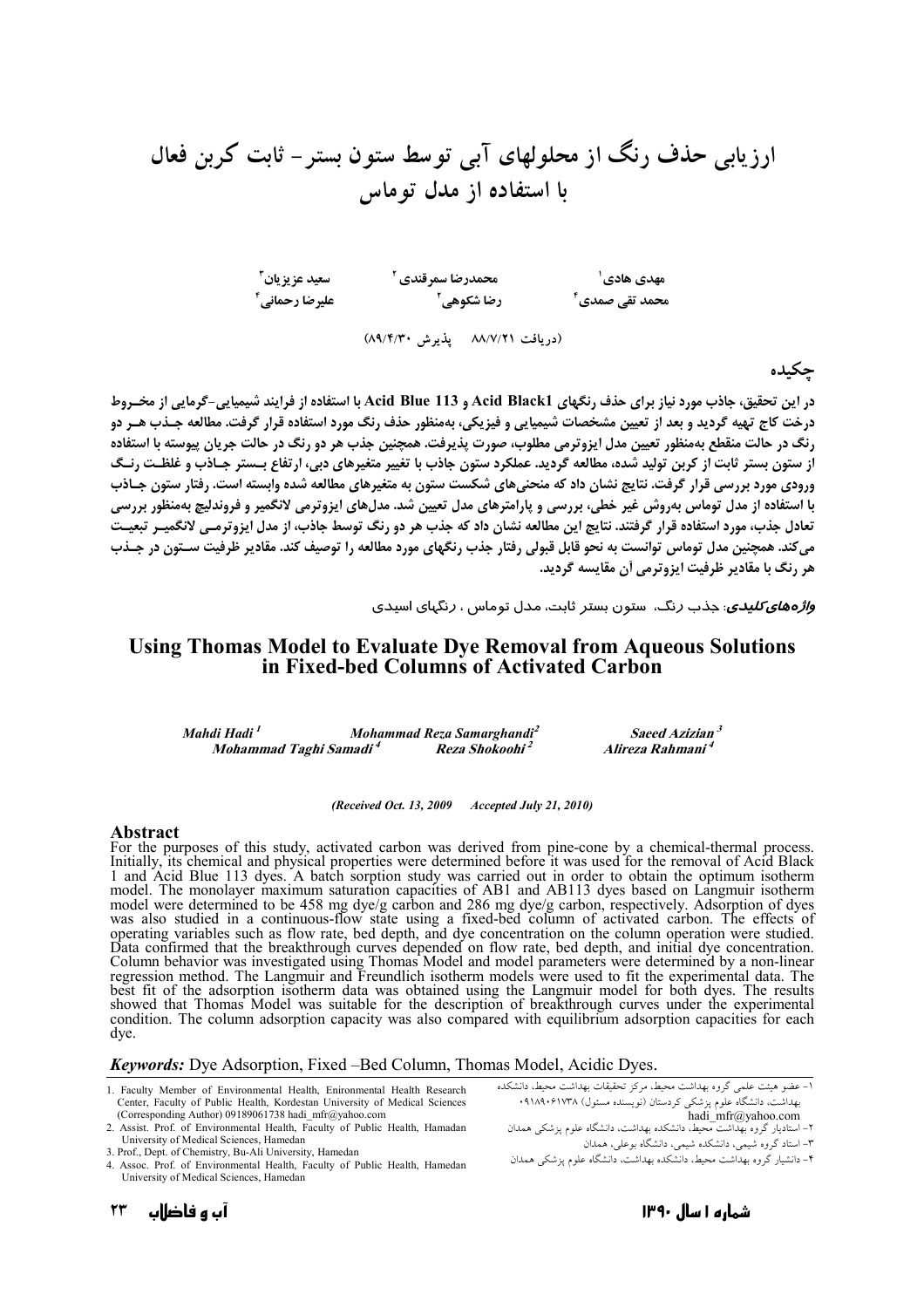۱ – مقدمه

با توجه به محدود بودن منـابع آب و گـسترش روزافـزون واحـدهاي صنعتی، افزایش تولید فاضلاّبهای صنعتی و آلـوده شـدن منـابع آب یکی از معضلات اجتماعی و اقتصادی محسوب میشـود. فاضـلاب حاصل از کارخانجات و مراکز تولیدی بهدلیل دارا بودن ترکیبات گوناگون در مقادير مختلف، روند تصفيه فاضلاب را پيچيده ميكند. از ميان صنايع مختلف، صنايعي چون صنعت نساجي، صنعت خميـر کاغذ و کاغذ سازی، صنعت داروسازی و صنعت چرم سازی بهعلت مصرف انـواع مختلفـي از مـواد شـيميايي رنگـي، از وارد كننـدگان آلایندههای رنگی به محیط زیست محسوب میشـود [۱-۴]. رنگ فاضلاب بهعنوان يك مشكل عمـده زيـست محيطـي مطـرح اسـت. صنایع نساجی و کارخانههای تولید کننده رنگ، امروزه از مهم تـرین صنايع آلوده كننده محيط زيست بهشمار مىروند زيـرا حجـم بـسيار زیادی از فاضلاب را به طبیعت خصوصاً منابع آبهـای سـطحی وارد می کنند[۵-۷].

بسیاری از این رنگها در مقابل فراینـدهای تجزیـه بیولـوژیکی مقاوم هستند. وجود رنگ در فاضلاب، مانع نفـوذ نـور خورشـيد بـه داخل آب میشود و سرعت فرایندهای فتوسنتیک در آبهای سطحی کاهش میدهد. بسیاری از این رنگها دارای اثرات سرطانزایی بـوده و در بسیاری از موارد، مولد بروز جهشهای ژنتیکمی در موجـودات زنده هستند [۵ و ۷-۹]. بـهمنظـور حفـظ سـلامت انـسان و محـيط زیست، بهرهگیـری از روشـهای ارزان قیمـت و اقتـصادی در حـذف رنگ از فاضلابهای نساجی و کارخانـههـای تولیـد رنـگ از اهمیـت ویژهای در کشورهای در حـال توسـعه برخـوردار اسـت [۷ و ۸]. روش،های مختلفی بهمنظور کاهش ورود فاضلابهای رنگی به آبهای سطحی مورد آزمایش و بررسی قـرار گرفتـه اسـت. از ايـن روشـها میتوان به استفاده از منعقد کنندهها، عوامل اکسید کننـده، غـشاها، فرايندهاي فتو كاتاليستي، فراينىدهاي الكتروشيميايي، فراينىدهاي بیولوژیکی و تکنیکهای جذب سطحی اشاره نمـود [۵ و ۷-۱۲]. از آنجـاكـه فراينـد جـذب سـطحي ارزانتـر بـوده و قابليـت اجرايـي سادهتری دارد، نسبت به سایر روشها در اولویت قـرار گرفتـه اسـت [۵، ۶، ۸ و ۹]. فرايند جذب سطحي بـه لحـاظ هزينـه كـم، طراحـي آسان، سهولت در امر بهرهبرداری و عدم حساسیت نـسبت بـه مـواد .<br>سمّی، امروزه مناسب ترین تکنیـک در حٰـذف آلاینـدهـای رنگـی و بهبود كيفيت فاضلاب صنايع بـهمنظـور اسـتفاده مجـدد، بـهشـمار مىرود [٨]. كربن فعال بهعنـوان معمـولتـرين و كارآمـدترين مـاده جاذب شناخته شده است اما فرم تجاري آن بهدليل هزينههاي بالاي تولید و احیا، در کشورهای در حال توسعه نمیتوانـد بـهعنـوان یـک گزينه مطلوب مورد استفاده قرار گيرد.

تولید کربن فعال از مواد آلبی مختلف در بـسیاری از مطالعـات مورد بررسی قرارگرفته است که از این میان میتوان به تولیـد کـربن فعال از لجن فعال. مواد زائد صنعتبي. مغز ميوه نارگيل. پوست گردو و بادام اشاره نمود [١٣-١۶]. در تمامي اين مطالعات كربن فعـال توانسته است به نحو مطلـوبي و بـا قابليـت جـذب قابـل تـوجهي در حذف آلایندههای مورد مطالعه مورد استفاده قـرار بگیـرد. مخـروط کاج نیز میتواند بهعنوان یک ماده آلی بهمنظور تولیـد کـربن فعـال مورد استفاده قرار گیرد. همچنین در برخی مطالعات از مـواد طبیعـی و ارزانقیمت بدون فعالسازی، بهمنظور جذب رنگ استفاده شـده است كه از ايـن مـواد مـىتـوان بـه لجـن حاصـل از مرحلـه انعقـاد و تهنشینی در تصفیهخانه آب در جذب RB198 و همچنین اسـتفاده از پوسته تخم مرغ در جذب رنگ RB123 از محلول آبـي اشـاره نمـود ١٧١ و ١٨].

بهمنظور طراحيي بهينـه يـك فراينـد جـذب سـطحى در مقيـاس صنعتی لازم است تـا مـدلسـازي و شـبيهسـازي دقيقـي از رفتـار دینامیکی سیستم جذب سطحی بستر ثابت صورت گیرد. لازمه طراحي صحيح و خالي از نقص فراينـدهاي سـتوني جـذب سـطحي، پیشبینی پروفیـل غلظـت-زمـان یـا همـان منحنـی شکـست بـرای جریان خروجی از ستون است. حد اکثر ظرفیت جـذب جـاذب نیـز یکی از پارامترهایی است که در طراحی باید در دسترس باشد. مـدل توماس یکی از مدلهای متداول بهمنظور پیشبینی منحنی شکست در ستونهاي جاذب است [١٩]. حداكثر ظرفيت جـذب جـاذب در حالت پيوسته بودن جريان با استفاده از مـدل تومـاس قابـل تعيـين است.

هدف از این تحقیق، انجام مطالعات ایزوترمـی جـذب دو رنـگ صنعتبی به نامهای اندکس شده Acid Black1 و Acid Blue113 بـا استفاده از كربن فعال توليد شده از مخـروط كـاج و همچنـين حـذف این دو رنگ با استفاده از ستون جاذب بستر ثابت و با جریان رو بـه بالا از کربن فعال تولیدی بود. در این مطالعه پارامترهایی چون دبی فاضلاب ورودي، غلظت اوليـه رنـگ و ارتفـاع بـستر سـتون مـورد بررسـي قـرار گرفـت و مـدل تومـاس بـهصـورت غيـر خطـي بـر منحنی های شکست آزمایشی انطباق داده شد و مقـدار پارامترهـای مدل در شرايط مختلف عملياتي ستون تعيين گرديد.

۲- مواد و روشها ۲-۱- تجهیز ات مورد استفاده بهمنظور توزین مواد شیمیایی از ترازوی دیجیتالی آزمایـشگاهی بـا دقت 0/0001±گرم مدل ساتوريوس ED124S استفاده شد.

 $\frac{1}{1}$  Sartorius ED124S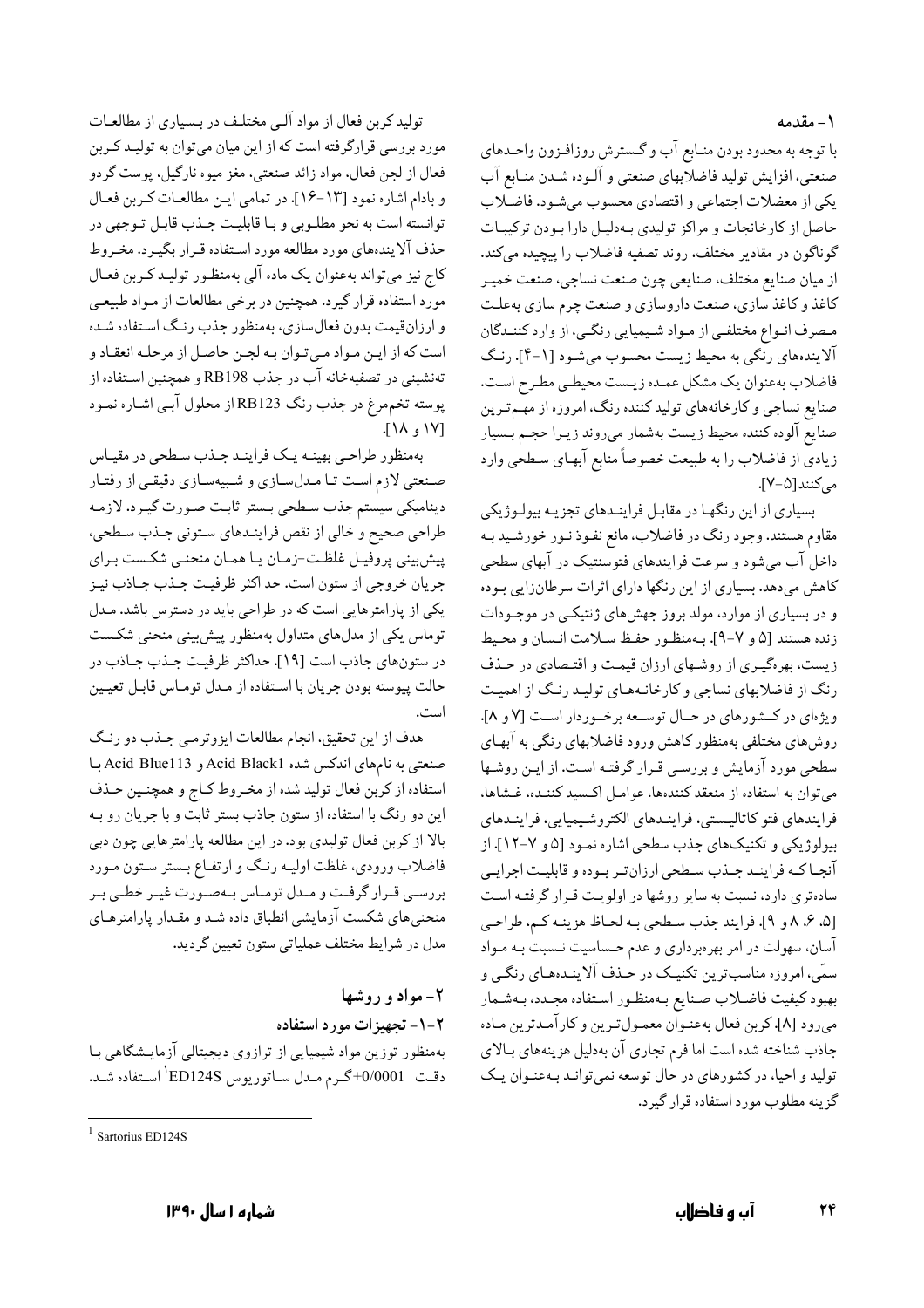خشک کردن مواد با استفاده از دستگاه آون ساخت ایـران متعلــق بــه شركت پارس طب انجام شد. pH محلولها با استفاده از دستگاه pH متر دیجیتالی ساتوریوس مدل PP-50 اندازهگیری شد. اختلاط محلولهای رنگی بهمنظور تأمین دمـای ثابـت بـا اسـتفاده از سیـستم همـزن القـايي مـدل اكـسيتـاپ ' IS12 در داخـل انكوبـاتور مـدل WTW- TS606/2i انجــام شــد. كــوره الكتريكــي مــدل اكــسيتون ` بهمنظور كربونيزه كردن مخروطهاي كاج استفاده شد. انـدازهگيـري غلظت رنگ نیز با استفاده از دستگاه اسپکتروفوتومتر فارماسپک شیمادزو <sup>۳</sup> مدل 1700-UV انجام شد.

### ۲-۲- مواد مورد استفاده

مخروطهای خشک شده بهمنظور تولید کربن فعال از محوطه پـارک مردم در مقابـل دانـشگاه علـوم پزشـكي همـدان جمـع آوري گرديـد. رنگ Acid Blue 113 (AB113) بهعنوان یک رنگ دی آزو <sup>آ</sup>کـه دارای دو گروه آزو در ساختار شیمیایی خود است و همچنـین رنـگ AB1) Acid Black 1) بهعنوان یک رنگ آزو سولفوناته کـه دارای رادیکال نفتیل و گـروه تـابع هیدروکـسیل در مجـاورت بـا بانـد آزو است، بهعنوان آلاینـدهعـای مـورد مطالعـه در ایـن تحقیـق اسـتفاده شدند. ساختار ملکولی رنگها در شکلهای ۱ و ۲ مشاهده میشود. رنگهای مذکور از شرکت الوان ثابت در همدان تهیه شدند.



شکل ۱- ساختار شیمیایی رنگ Acid Blue 113



شكل ٢- ساختار شيميايي رنگ Acid Blue 1

۲-۳- تهیه کربن فعال بهروش شیمیایی-حرارتی بهمنظور توليـد و تهيـه كـربن فعـال در ايـن مرحلـه از تحقيـق ابتـدا مخروطهای کاج بعـد از انتقـال بـه آزمایـشگاه خـرد شـدند. سـپس فلس های حاصل شده از مخروطهای کاج بهمنظور حذف مـواد زائـد

- <sup>3</sup> Pharmaspec Shimadzo
- Disazo

شدن در داخل آون بهمدت ۱ ساعت در دمـای ۱۰۰ تـا ۱۱۰ درجـه سلسیوس قرار داده شدند. سپس مقدار ۵۰ گرم از فلس های خشک شده با حجم مشخصی از اسید فسفریک ۹۵ درصد و با نسبت جرمی ۱۰ ۱۰ مخلوط گردید به نحوی که سطح فلسها بهخـوبی بـه اسـید آغشته شد. مخلوط حاصله به داخل یک راکتـور فلـزي بـه قطـر ۵۰ میلی متر وطول ۲۵۰ میلی متر منتقل شد و در داخل کـوره الکتریکـی به نحـوي قـرار داده شـد كـه دمـاي آن در مـدت ٣ سـاعت بـهطـور تدریجی به ۹۰۰ درجه سلسیوس برسد. بعد از رسیدن به دمای ۹۰۰ درجه سلسیوس، راکتور به مدت ۱ ساعت دیگر در ایـن دمـا نگـه داشته شد و بعد از اتمام زمان یک ساعت، کوره خاموش شد و اجازه داده شد تا دمای آن به آهستگی به دمای محیط برسـد. کـربن تولیـد شده مورد شستشو قرار گرفت تا جایی که مقدار pH آن به بالاتر از ۶/۵ رسید. محصول نهایی بهمنظور خشک شدن، مجـدداً در داخـل آون در دمای ١٢٠ درجه قرار داده شد و پس از خشک شدن با استفاده از هاون آزمایشگاهی خرد گردید و بـهدنبـال آن از الکهـایی با مش ۴۰،۳۰،۲۰ و ۵۰ عبور داده شد. كربن هاي الك شده باقیمانده بر روی الکهای ۴۰، ۴۰ و ۵۰ با یکدیگر مخلوط گردید و بهمنظور جلوگیری از جـذب رطوبـت در داخـل بطـری شیـشهای در بسته قرار داده شد. اندازه متوسط ذرات برابر با ۰/۵ میلی متر تعیمین گر ديد.

وگرد و غبار بهخوبی مورد شستشو قرار گرفتـه و بـهمنظـور خــشک

۲–۴– تعیین مشخصات کربن فعال

مساحت ویژه سطح (S<sub>MB</sub>) کربن فعـال تولیـدی بـا اسـتفاده از یـک روش شيميايي از طريق تعيين غلظت بهينه جذب رنـگ متـيلن بلـو توسط جاذب دردماي ثابت ٢٠ درجه سلسيوس تعيين گرديد [٢٠]. همچنین مقدار مساحت ویژه جاذب بـا اسـتفاده از روش جـذب گـاز نيتـروژن. توسـط مـدل ايزوترمـي BET در آزمايـشگاه تحقيقـات كاتاليست يژوهشگاه صنعت نفت تعيين شد.

عدد یدی  $\left(\mathrm{I_{N}}\right)$ یکی از مشخصات بسیار مهم برای کربن فعال به حساب مي آيد. مقدار اين پارامتر در واقع نشان دهنـده سـطح فعـال جاذب و سطح در دسترس ریز منافذ جاذب است. بـهطـور معمـول مواد جاذبی که دارای عدد یدی بالایی باشند از توانایی خـوبی بـرای جذب تركيبات مختلف برخورداراند [٢١]. عدد يـدي بـا اسـتفاده از روش استاندارد ASTM D4607-94 تعيين شد [٢٢].

برای تعیین دانسیته واقعی (d). ۱ تا ۵گرم از ماده جاذب تولیـد شده، در یک ظرف با حجم مشخص ریخته شد و مقدار جرم ظرف و ماده جاذب اندازهگیری گردیـد. ظـرف تـا نـصف حجـم خـود از آب پرشده و سپس مخلوط حاصل بهمدت یک ساعت بـهمنظـور خـارج كردن هوا از بين منافذ ماده جاذب، جوشانده شد. بعـد از سـرد شـدن

 $1$  Oxitop

 $2$  Exiton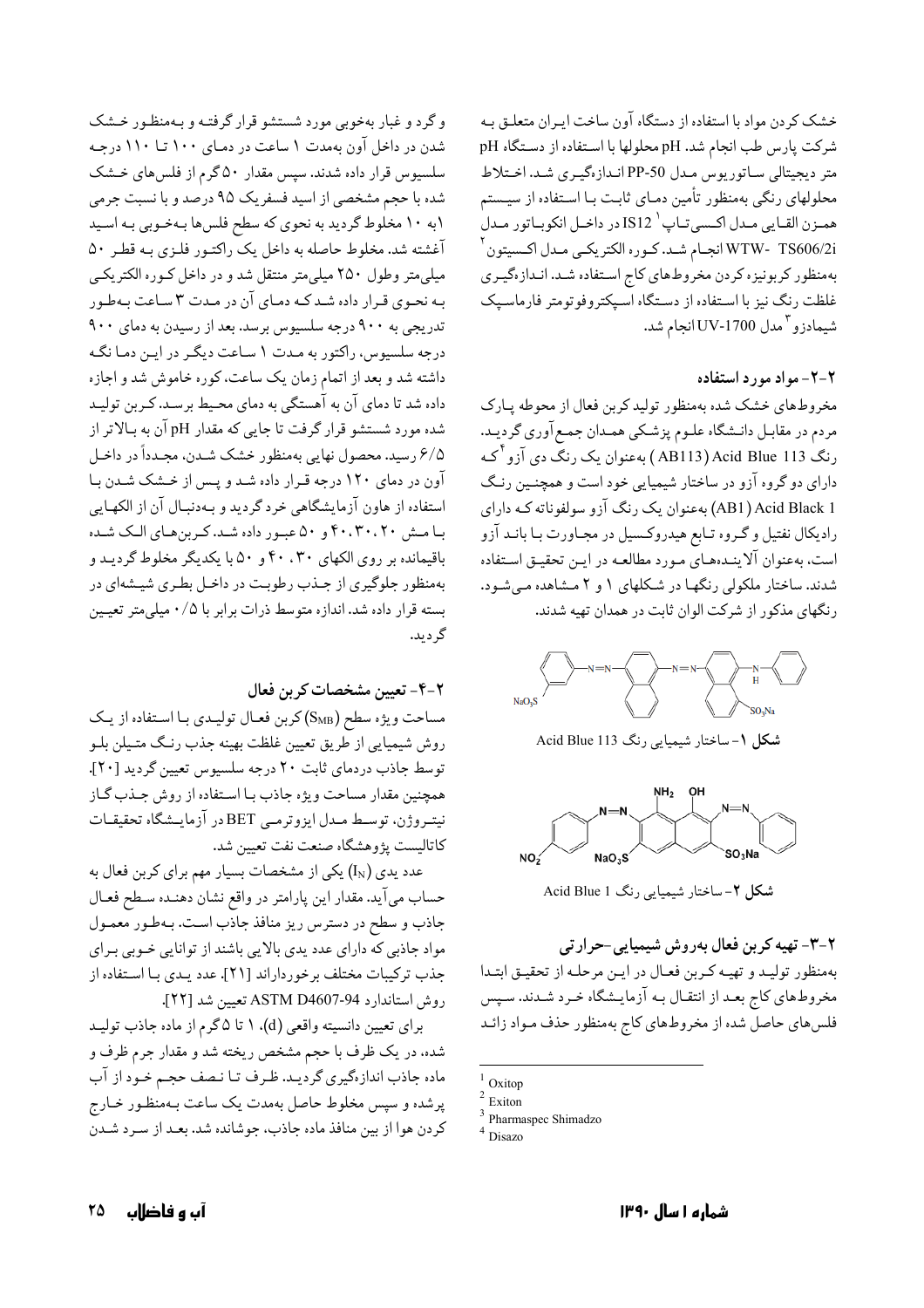آب، مجدداً آب مقطر به داخل ظرف ريخته شد تـاحجم اوليــه تـأمين شود. با تعيين حجم آب جابهجا شده، چگـالي واقعـي جـاذب تعيـين گرديد [۲۳].

برای تعیین دانسیته ظاهری(8) ماده جاذب ، مقدار مشخصی از آن بر روی یک توری سیمی قـرار داده شـد و بـا وارد کـردن آن در پارافین مذاب، عمده منافذ ماده جاذب توسط پارافین پر شد. سـپس توري از داخل پارافين خارج شده و بعد از سرد شدن مـاده جـاذب و پارافین، مجدداً توزین آن انجام شد. بعد از ریختن جـاذب بـهداخـل ظرف، آب مقطر ريخته شد تاحجم اوليه تأمين شود. با تعيـين حجـم آب جابهجا شده، چگالي ظاهري جاذب تعيين گرديد [٢٣].

حجم منافذ (V<sub>t</sub>)جاذب و تخلخـل آن بـا اسـتفاده از روش حجـم سنجي تعيين گرديد[٢٣].

مشخصات فیزیکی و شیمیایی کربن فعال گرانولی تولید شده در جدول ۱ مشاهده میشود.

۲-۵-اندازه گیری غلظت رنگ

بهمنظور بهدست آوردن خبط كاليبراسيون در انـدازهگيـرى غلظـت رنگهای مورد مطالعه، بهترتیب گستره غلظتهای استاندارد ۰/۰۶۲۵ تا ۱۰۰ میلیگرم در لیتر از رنگ Acid Black 1 و گستره غلظتهای استاندارد ۰/۱۲۵ تــا ۱۰۰میلــیگــرم در لیتــر از رنـــگ Acid Blue 113 تهيه گرديد. مقدار جذب هر محلول استاندارد برای رنگ Acid Black 1 در طـول مـوج حـداکثر ۶۲۲ نـانومتر و برای رنگ Acid Blue 113 در طول موج حـداکثر ۵۷۴ نـانومتر قرائت و ثبت شـد. در نهایـت بـا اسـتفاده از روش رگرسـیون خطـی بهکمک نرمافزار Excel، خط راستی بر روی نقاط استاندارد بـرازش داده شد و معادله خط همراه با مقدار ضـريب تعيـين (R<sup>2</sup>) بـراي هـر رنگ محاسبه گردید.

۲-۶-انجام آزمایشهای تعادلی در جذب رنگ توسط جاذب ۲-۶-۱- تعیین زمان تعادل جذب رنگ در این مطالعه برای بهدست آوردن زمان تعادل جـذب بـرای هـر دو رنگ، محلولی به حجم ۲۵۰ میلیمتر از هر رنـگ بـا غلظـت اوليـه ۱۵۰میلیگرم در لیتر تهیه و مقدار ۰/۱۲گرم از کربن فعال تولیدی دانهبندي شده بهطور مجزا به داخل هر ارلـن ريختـه شـد. مقـدار pH محلولهای رنگی در هر ارلن بین ۶/۵ تا ۷ تنظیم شـد. پـس از قـرار دادن مگنت در داخل هر ارلن و درپـوش مناسـب بـر دهانـه آن، هـر ارلن بر روی یک همزن مغناطیسی در داخل انکوباتور در دمای ۲۰ درجه سلسیوس قـرار گرفـت. سـپس نمونـهبـرداري از هـر ارلـن بـا فواصل زمانی مشخص و اندازهگیری غلظت رنگ در هر نمونـه بعـد از سانتریفیوژ بهمدت ۵ دقیقـه بـا دور ۳۸۰۰ RPM بـا اسـتفاده از

دستگاه اسپکتروفوتومتر انجام شد. نتـايج حاصـل از ايـن مرحلـه بـا ترسیم نموداری از تغییرات غلظت نسبت به زمان مورد بررسی قرار گرفت و زمانی که تغییرات غلظت نسبت بـه زمـان بـه صـفر رسـید. به عنوان زمان تعادل ثبت گرديد.

جدول ١- پارامترهاي اندازه گيري شده و مشخصات فيزيكي وشيميايي کربن فعال گرانولی تولیدی شده از مخروط کاج

| پارامتر انداز،گیری شده                                       | مقدار          |
|--------------------------------------------------------------|----------------|
| $(g/cm^3)(d)$ دانسيته واقعى                                  | ۱/۷            |
| $(g/cm^3)(\delta)$ دانسیته ظاهری                             | $\cdot/\Delta$ |
| تخلخل (%)                                                    | ٧٠             |
| $\text{(cm}^3\text{/g)} \text{ (Vt)}$ حجم منافذ              | ۱/۴۰           |
| وش متيلن بلو (m $^2$ /g)(S <sub>MB</sub> ) مساحت مخصوص       | ۷۳۴            |
| $(mg/g)(I_N)$ عدد یدی                                        | 41370          |
| وش جذب گاز نیتروژن (m $^2{\rm /g}(S_{\rm MB})$ ) مساحت مخصوص | ۸۶۹            |

۲-۶-۲- بررسی ایزوترمهای جذب رنگ

بهمنظور استخراج ایزوترمهای جـذب هـر رنـگ، مقـدار ٣٠٠٠ میلی متر محلول با غلظت ۱۵۰ میلیگرم در لیتر از هر رنـگ تهیـه و ۲۵۰ میلی لیتـر از محلولهـای رنـگ سـاخته شـده بـه ۱۲ ارلـن ۲۵۰ میلیلیتری ریخته شد. مقادیر ۰/۰۱ تا ۰/۲ گرم از کربن فعـال بـه داخل بطری های رنگ AB113 و همچنین مقـادیر ۰/۰۱ تــا ۰/۱۸ گرم از کربن فعال به داخل هر یک از بطریهای رنگ AB1 ریخته شد. مقدار pH محلولهای رنگی درهر ارلن بین ۶/۵ تا ۷ تنظیم شد و با قرار دادن مگنت در داخل و درپوش مناسب بر دهانـه آنهـا، هـر ارلن بر روی یک همزن مغناطیسی در داخل انکوباتور در دمای ۲۰ درجه سلسیوس قرار داده شد. بعد از ۱۰ روز اختلاط، از هـر ارلـن نمونـهبـرداري انجـام شـد و غلظـت رنـگ در هـر نمونـه بعـد از سانتريفيوژ بهمىدت ۵ دقيقـه بـا دور ۳۸۰۰ RPM بـا اسـتفاده از دستگاه اسپکتروفوتومتر اندازهگیری شد. مقدار رنگ جذب شـده بـه ازای واحد جرم جاذب در این مرحله بـا اسـتفاده از رابطـه ١ تعیـین گرديد

$$
q_e = \frac{C_0 - C_e}{m} \tag{1}
$$

که در این رابطه

مقدار رنگ جـذب شـده بـه ازاي جـرم جـاذب، ،C غلظـت اوليـه  $q_{\rm e}$ رنگ برحسب میلیگرم در لیتر، یC غلظت رنگ در نقطـه تعـادل بـا جاذب بر حسب میلیگرم در لیتر و m مقدار جرم جـاذب بـر حـسب گرم است.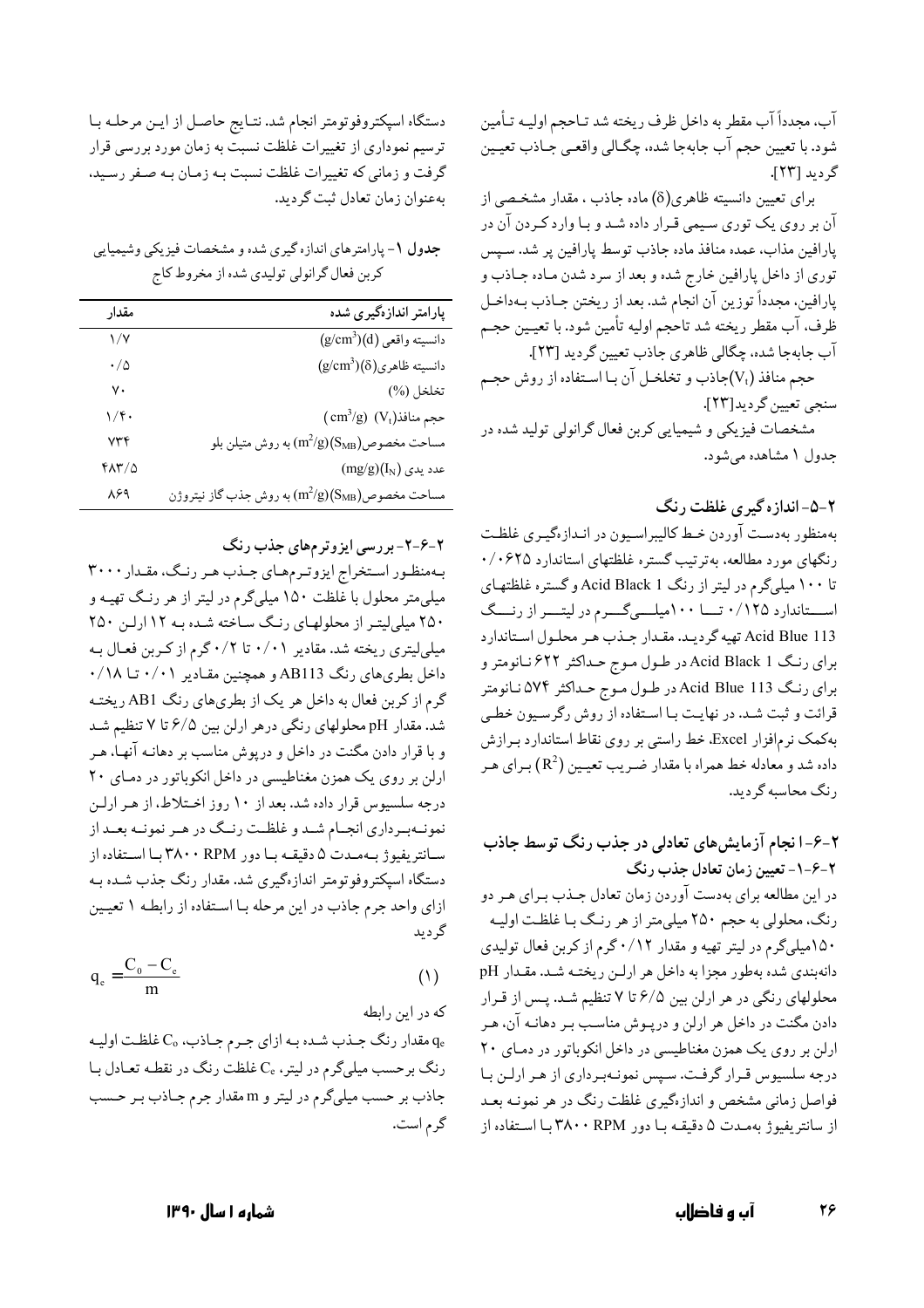۲-۷- انجام آزمایش حـذف رنـگ در سـتون بـستر ثابـت بـا جريان بالا رونده در ایـن تحقیـق سـتونی از جـنس شیـشه پیـرکس و بـا ارتفـاع ۲۰ سانتی متر و قطر ۲ سانتی متر به عنوان یک راکتور با جریان بالارونده و بسترثابت مورد استفاده قرار گرفت. بهمنظور جلـوگیری از خارج شدن گرانولهای کربن فعال از بستر ستون، در قسمت بالا و پایین بستر از پشم شیشه بهعنوان نگهدارنـده سـتون اسـتفاده شـد. همچنین بهمنظور جلوگیری از خروج گرانولهای کربن از محلهای نمونهبرداری از پشم شیشه استفاده شد. شکل ۳ دیاگرام شـماتیک از ستون مورد استفاده در این تحقیق را نشان می دهد.



محلول رنگ ورودي

شکل ۳- دیاگرام شماتیک از ستون آزمایشگاهی مورد استفاده

مقدار جرم جاذب بهمنظور تأمین هر یک از ارتفاعهای ۱۵،۱۰ و ۲۰ سانتی متر با توجه به شکل ستون بهترتیب برابر بـا ۰۹% و ۱۹ گرم تعیین شد. همچنین مقدار دانسیته تودهای که برابر با نـسبت جرم جاذب در ستون به حجم است، براي ستون برابر با ۰/۳/ گرم بـر سانتی مترمکعب تعیین شد. ایـن پـارامتر بـهمنظـور تبـدیل ظرفیـت جذب تئوري محاسبه شده از مدل توماس به ميلي گرم بر گرم جـاذب استفاده گر دید.

ستون مورد نظر تا ارتفاع ۲۰ سانتی متری از کربن فعال پر شد. بهمنظور کاهش خطاهای احتمالی در انـدازهگیـری غلظـت رنـگ به دلیل وجود غبار کربن در بستر، در ابتدا به مدت ۳۰ دقیقه آب مقطر به داخل ستون پمپاژ گردید. بعد از شستشوی کامل سـتون بـا آب مقطـر، شـلنگ فاضـلاب ورودي بـه مخـزن رنـگ متـصل و بـا محلول رنگ با غلظت اولیه ١۵٠ میلیگرم در لیتر با دبی ٨/٠٧ میلم لیتر در دقیقه تغذیه شد. از لحظه وارد شدن رنگ به کـف بـستر ستون، زمانهای نمونـهبـرداری ثبـت گرديـد. در ادامـه، در فواصـل زمیانی مختلیف از ارتفاعهیای ۱۰، ۱۵ و ۲۰ سیانتی متیر سیتون

نمونهبرداري انجام گرديد. نمونهها در سالهاي ١٠ ميليليتري ريختـه شد. بعد از سانتريفيوژ شدن به مدت ۵ دقيقه با دور ۳۸۰۰ RPM . مقدار غلظت رنگ در آنها انـدازهگیـری شـد. در صـورت ضـرورت، نمونههای مذکور با نسبت مناسبی رقیق میشدند.

در این تحقیق از پمپ پریستالتیک که توانایی تأمین دبـیهـایی در حد میلیلیتر در دقیقه را دارد، استفاده گردیـد. بـهمنظـور بررسـی تـأثير دبـي بـر رفتـار سـتون جـاذب، دبـيهـاي ٨/٠٧. ٨/٠٧ و ١٠ میلیلیتر در دقیقه مورد بررسی قرار گرفت. تنظیم دبـیهـای مـورد نظر از طريق تغيير تعداد دور صورت پذيرفت.

با توجه به اینکه غلظت هر آلاینـده یـک متغیـر قابـل توجـه در فاضلاب است، بررسي تأثير آن بر عملكـرد مـواد جـاذب در حـذف آلایندهها از فاضلاب، از اهمیت خاصی برخوردار است. بـهمنظـور بررسی تأثیر غلظت اولیه رنگ بر میـزان و رفتـار جـذب آن توسـط ماده جاذب، سه غلظت ۱۵۰،۲۰۰ و ۱۰۰ میلیگرم در لیتـر از هـر رنگ بهعنـوان غلظتهـاي اوليـه در ايـن تحقيـق مـورد بررسـي قـرار گر فت.

در تمامی آزمایش های انجام شده برای رنگ Acid Blue 113. مقادیر دما و pH بهترتیب برابر با ۲±۲۰ و ۷/۴±۰/۲ و برای رنگ Acid Black 1 بهترتیب برابر بـا ۲+۲۰ و ۲/ ۰±۶/۹ انـدازهگیـری

۰-۷-۲-مدل توماس

یکی از مدلهایی که بهمنظور پیش بینی رفتار ستونهای جاذب با بستر ثابت مورد استفاده قرار میگیرد، مدل توماس است که با رابطه ٢ نشان داده مي شود [١٩]. اين مدل مي تواند با توجه بـه اطلاعـات آزمايشي منحنـي شكـست يعنـي زمـان و غلظـت خروجـي، منحنـي شکست تئوری را پیش بینی کند و بر این اساس مقدار رنگ جـذب شده به ازای واحد جرم جاذب در ستون را تعیین نمایـد. ایـن مقـدار می تواند با مقدار ظرفیت ایزوترمبی یـا بـهعبـارتبی ظرفیـت تعـادلبی جاذب در جذب ماده جذب شونده در حالت منقطع مقايسه شود.

$$
\frac{C_{t}}{C_{0}} = \frac{1}{1 + \exp(k_{\text{Th}}q_{0}\frac{m}{Q} - k_{\text{Th}}C_{0}t)}
$$
(1)

که در این رابطه

ثابت توماس بر حسب q، ، L  ${\rm m}$ g " min-' تابت توماس بر حسب q، ، L  ${\rm K}_{\rm th}$ شده به ازاي واحد جرم جاذب بر حسب ميليگرم بـر گـرم، m جـرم کربن فعال در داخل ستون، Q دبی حجمـی بـر حـسب میلـیلیتـر در دقیقه، ،C غلظت رنگ خروجیی در زمان t بر حسب میلمیگرم در ليتر، t زمان بر حسب دقيقه است.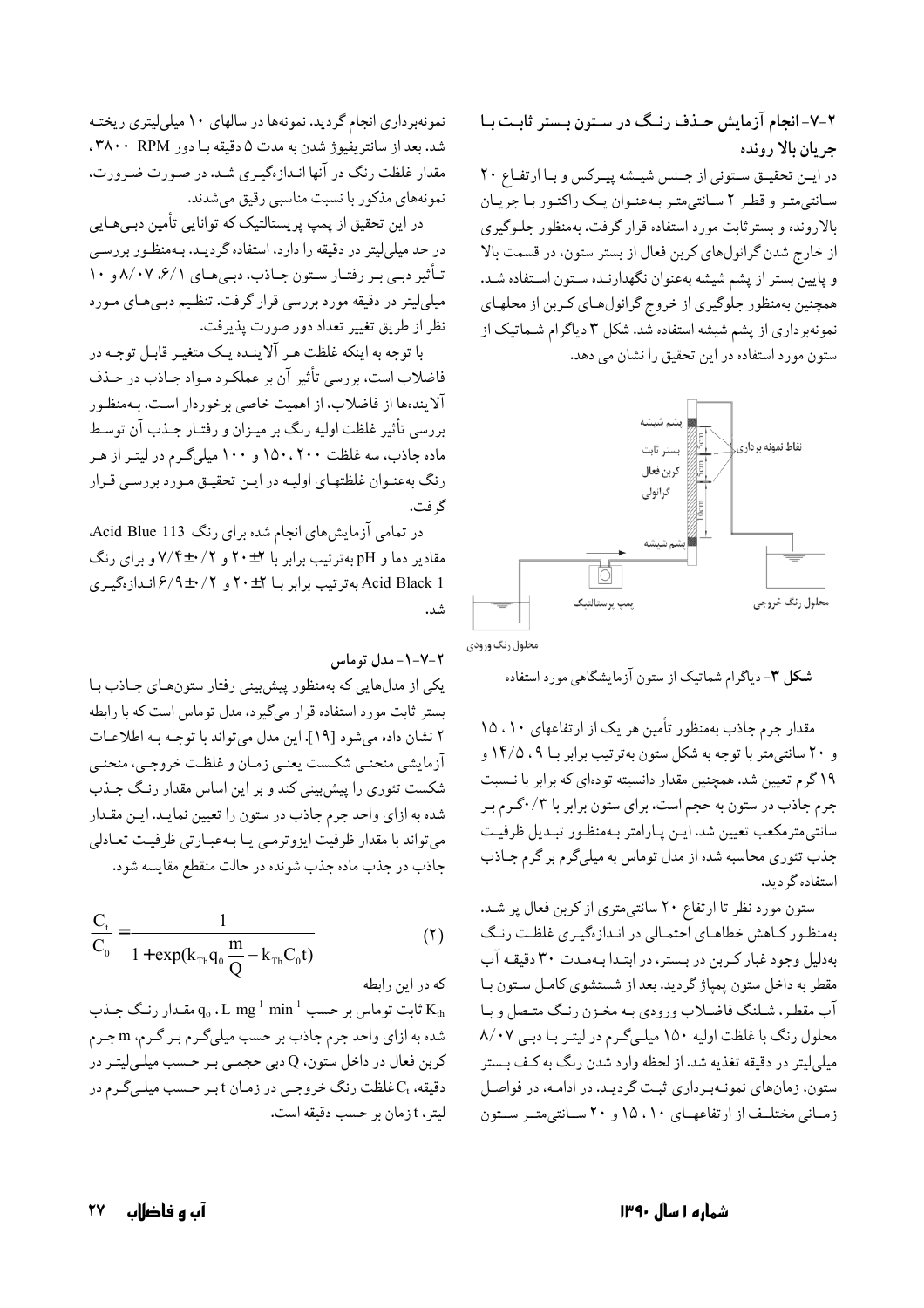۳- نتايج و بحث ٣-١- زمان تعادل بهطور کلی از آنجا که در طراحی سیستمهای جـذب سـطحی، زمـان رسیدن به تعادل مواد جاذب حائز اهمیت است، بـهمنظـور طراحـی سیستم جاذب، لازم است زمان تعادل تعیین شود. لازم است به این مسئله توجه داشت كه اسـاس طراحـي سيـستمهـاي جـذب سـطحي، آگاهی از ایزوترمهای حاکم بر فرایند است و لازمه دستیابی بـه ایـن ايزوترمها، مطالعه سرعت انجام عمليات جذب نسبت به متغير زمان است که در اصطلاح به آن مطالعه سنتیکی واکـنش گوینـد [۲۴]. در واقع نتيجه اوليه از انجـام بررسـي سـنتيک جـذب، بـهدسـت آوردن زمان تعادل خواهد بودكه با مشخص شدن ايـن يـارامتر مـىتـوان ایزوترمهای جذب را بهدست آورد. زمان نقطه تعادل جذب رنگهای AB11 و AB113 به ترتیب مطابق شکلهای ۴ و ۵ در حـدود ۱۱۰۰۰ دقیقه تعیین شد. از این رو بهمنظور اطمینان از کامل شدن ظرفیت جذب جاذب کربن در جذب این دورنگ، زمان تعـادل بـرای هـر دو رنگ ۱۰ روز در نظر گرفته شد.



### ۳-۲- بررسی ایزوترمهای جذب رنگ

پس از تعیین زمان تعادل از طریق انجـام آزمـایش سـنتیکی اولیـه. امکان انجام آزمایش های تعادلی عملیـات جـذب فـراهم مـیگـردد. دادههاي حاصـله از آزمـايش،مـاي تعـادلي معمـولاً تحـت عنـوان ایزوترمهای جذب شناخته میشوند. این دادهها، دادههای پایـه بـرای طراحی سیستمهای جذب سطحی بـه حـساب مـی آینـد. بـرای ایـن منظور مطابق شكل ۶ از مدلهـاي كلاسـيك جـذب سـطحي يعنـي مدلهاي لانگمير وفرونـدليچ كمـك گرفتـه شـد كـه بيـانگر ارتبـاط تعادلي غلظت ماده حذف شونده بين مـاده جـاذب و محلـول هـستند [۲۵، ۲۶ و ۲۷]. در جمدول ۲، پارامترهای مدل های لانگمیر و فرونـدليچ در جـذب رنـگ AB113 و AB1 توسـط كـربن فعـال گرانولی کاج آورده شده است. همانطور که مقادیر ضـریب تعیـین و همچنین مقدار آماره  $\mathrm{X}^2$ کاهش یافته نشان میدهند، مدل ایزوترمـی لانگمیر در مورد هر دو رنگ توانـسته اسـت بـه نحـو مطلـوبتـري تبیین کننده نتایج آزمایش ایزوترمی باشد و بهعبارت دیگر این مدل نسبت به مدل ایزوترمی فروندلیچ بر نتایج آزمایش ایزوترمـی انطباق بهتري دارد.

# ۳-۳- بررسی اثر ارتفاع

با رسيدن ابتداى ناحيه فعال جذب به انتهاى سـتون، يديـده شكـست ستون اتفاق می|فتد و غلظت رنگ بـه  $C_{\rm b}$ 02 (C<sub>b</sub>=0/02C) مـیرسـد. سپس بـا اشـباع شـدن سـتون، غلظـت در نقطـه تخليـه سـتون برابـر میشود. در این مطالعه نقطه شکست بستر زمانی (Cx=0/9C ) $\mathrm{C_{x}}$ بود که غلظت فاضلاب خروجی از ستون به مقدار ۲ درصد غلظت فاضلاب ورودي رسيد. همچنين نقطه تخليه ستون نيز لحظهاي بـود كه غلظت خروجي به ۹۰ درصد غلظت فاضلاب ورودي رسيد.

شکل ۷ منحنی های شکست بستر را برای ارتفاعهای متفـاوت از بستر در غلظت ورودي يكسان ١۵٠ ميلي گرم در ليتـر از رنـگ AB1 و همچنین دببی ورودی یکسان۰۷/۸ میلمیلیتر در دقیقه نشان میدهد. همانطور که دیده میشود با افزایش ارتفاع بستر، شیب منحنی شکست کمتر میشود که این مـسئله باعـث گـستردهتـر شدن ناحيه انتقال جرم شده و بهمراتب زمان رسيدن بـه نقطـه تخليـه ستون را افزایش میدهد. همانطور که دیده میشود زمان رسیدن بـه نقطه شکست ستون در ارتفاع ۲۰ سانتی متر در حـدود ۴۰۰۰ دقیقـه بود. اين مسئله نشان دهنده يتانسيل قابل توجه بستر بهمنظور جذب 181 (ست. شكست ستون (C<sub>b</sub>=0.02C<sub>o</sub>) در حدود ١٧ دقیقه بعد از شروع به کار ستون اتفاق افتاد. همانطور که در جـدول ٣ نشان داده شده است، ظرفيت جذب كربن يا همان ظرفيت جـذب برمبنای مدل توماس، با افزایش ارتفاع ستون از ١٠ به ٢٠ سانتي متر بهدليل افزايش مساحت در دسترس بهمنظور جذب رنگ،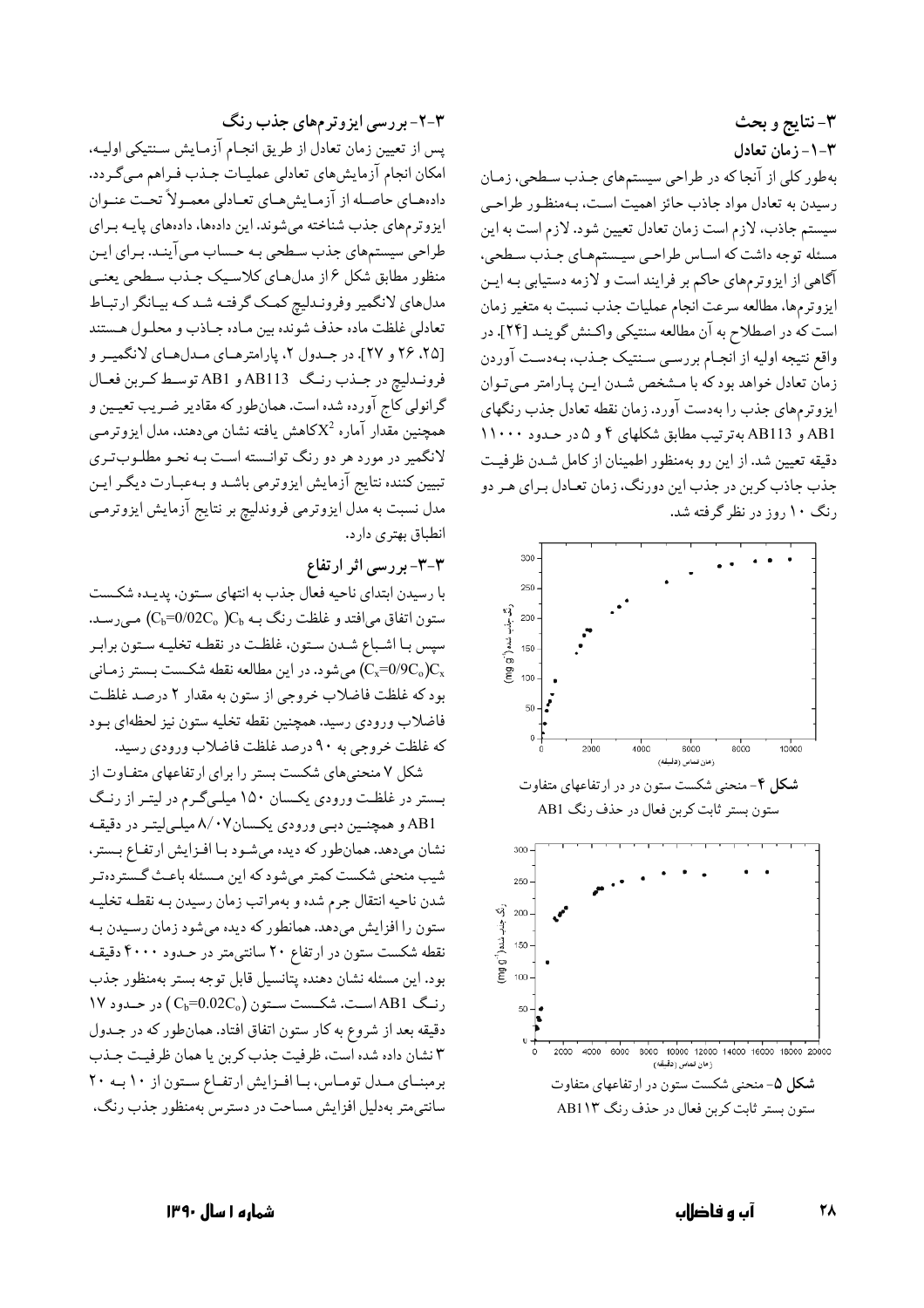

جدول ۲- پارامترهای مدلهای لانگمیر و فروندلیچ در جذب رنگ AB113 توسط کربن فعال گرانولی کاج

شکل ۸- منحنی شکست ستون در حذف رنگ AB1 با غلظتهای اولیه متفاوت

در ساختار مولکولی رنگ AB113 ، شش حلقـه بنـزن وجـود دارد و وزن مولکولی آن برابر با ۶۸۱/۶۵گرم است و ساختار مولکولی آن به مراتب از رنگ AB1 با ۴ حلقیه بنیزن و وزن مولکبولی ۶۱۸/۵۴ گرم، بزرگ تر است. این مسئله باعث مے شود کـه رنـگ AB113 بهدلیل درشت تر بودن ساختار مولکولی نتوانید بیه آسانی در منافیذ موجود در ساختار كربن فعال نفوذكنـد و از ايـن رو بـه ارتفاعهـاي بالاتر ستون مهاجرت مىكند. لذا اشباع شـدن بـستر در طـي زمـان کوتاهتری در مقایسه با رنگ AB1که دارای مولکولهای کوچکتری است، اتفاق می افتد. در جدول ۳ پارامترهای مدل توماس در شرايط عملياتي مختلف ستون در جـذب رنـگ AB113 نشان داده شدهاند. همانطور که مشاهده می شود با افزایش ارتفاع

از ۱۲۴/۹۷ به ۳۰۲/۹۲ میلی گرم بر گرم افزایش یافت. در شکل ۸، منحنی های شکست بستر برای ارتفاعهای متفـاوت از بـستر در غلظت ورودي يكسان ١٥٠ ميليگرم در ليتـر از رنـگ AB 113 و همچنین دبی ورودی یکسان ۸/۰۷ میله لیته در دقیقه نـشان داده شده است. همان طور که دیده می شود با افیزایش ار تفاع بستر ، شـیب منحنی شکست کمتر شد اما شیب منحنیها در مقایسه با منحنیهای ارتفاع در شکل ۷ برای رنگ AB1 بیشتر بود. از طرفی زمان رسیدن به نقطه تخلیـه بـرای ارتفاع ٢٠ سانتی متـردر حـدود ٧٠٠ دقیقه تعیین شـد کـه در مقـایسه بــا ۴۰۰۰ دقیقه برای رنـگ AB1 خیلی کمتر است. این تفاوت میتواند با مقایسه ساختار مولکولی دو رنگ مورد مطالعه قابل توحیه باشد. شکلهای ۱ و ۲ نشان می دهد ک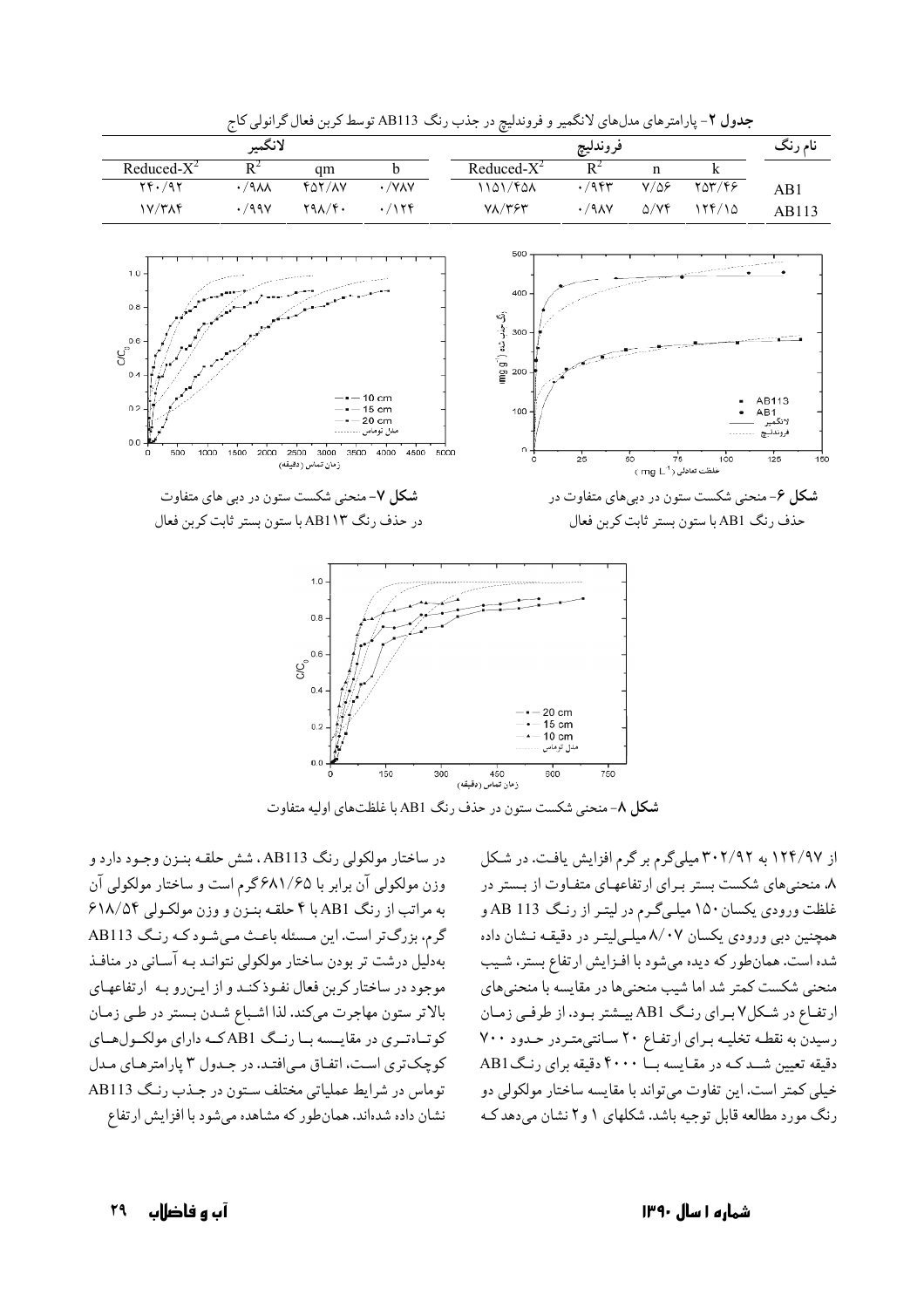| Adj. R<br>square                 | Reduced<br>$Chi-2$             | $C_0$ <sub>(mgL<sup>-1</sup>)</sub> | $\frac{q_0}{(mgL^{-1})}$               | $q_0$ <sub>0</sub> -1) | ظرفيت<br>تعادلى             | كسرتعادل<br>$q_0(\%)$ برای         | $K_{th} \times 10^{-4}$<br>(L mg <sup>-1</sup> min <sup>-1</sup> ) | ارتفاع | دبی<br>$(mL min-1)$     |
|----------------------------------|--------------------------------|-------------------------------------|----------------------------------------|------------------------|-----------------------------|------------------------------------|--------------------------------------------------------------------|--------|-------------------------|
|                                  |                                |                                     |                                        |                        |                             |                                    |                                                                    |        |                         |
|                                  |                                |                                     |                                        |                        | $\overline{AB1}$            |                                    |                                                                    |        |                         |
| $\cdot/\wedge r$ f               | $\cdot/\cdot\cdot$             | 161/TV                              | $\tau\tau\cdot y_0/\cdot f_1$          | $V^2/91V$              | 48.1899                     | 18/99.                             | $\overline{\cdot}$ /۶۳۷                                            | ١.     | ١.                      |
| $\cdot$ / $\wedge$ $\vee$ 9      | $\cdot/\cdot\setminus\Delta$   | 189/5                               | rrYf4T/1YY                             | 17f/9VV                | 99.79.1                     | YY/YY                              | $\cdot$ /۲۵۴                                                       | ١.     | $\lambda/\cdot$ Y       |
| $\cdot/\lambda$ ۴۷               | $\cdot/\cdot\setminus\Delta$   | ۱۵۲                                 | 09751/540                              | $19Y/\lambda.9$        | 49.79.7                     | f7/911                             | $\cdot$ /164                                                       | ١.     | 9/1                     |
| $\cdot$ / $\wedge$ $\vee$ 9      | $\cdot/\cdot\setminus\Delta$   | 189/5                               | rrYf4T/1YY                             | 17f/9VV                | 99.49.1                     | YY/YY                              | $\cdot$ /۲۵۴                                                       | ١.     | $\lambda/\cdot V$       |
| $\cdot$ / $\wedge$ Y $\wedge$    | $\cdot/\cdot$ ١٢               | 189/5                               | 00948/841                              | 118/419                | 99.79.1                     | 8.7897                             | $\cdot$ /14 $\lambda$                                              | ۱۵     | $\lambda/\cdot$ Y       |
| $\cdot$ /9۳۶                     | $\cdot/\cdot\cdot$ Y           | 169/8                               | $9.1Y$ / $01$                          | $r \cdot r / q r r$    | 99.79.1                     | 50/779                             | $\cdot/\cdot$ 95                                                   | ٢.     | $\lambda/\cdot$ Y       |
| $\cdot$ / $\wedge$ 9 $\circ$     | $\cdot/\cdot\cdot$ 9           | $19\lambda/T$                       | <b>TSVSD/ASY</b>                       | $\lambda$ 9/٢٢.        | 481/100                     | 19/T1 <sub>A</sub>                 | $\cdot$ /۳۸۸                                                       | ١.     | $\lambda/\cdot$ Y       |
| $\cdot$ / $\wedge$ $\uparrow$ 9  | $\cdot/\cdot\setminus\Delta$   | 189/5                               | rrYf4T/1YY                             | 15f/9VV                | 99.79.1                     | YY/119                             | $\cdot$ /۲۵۴                                                       | ١.     | $\lambda/\cdot \lambda$ |
| $\cdot / \lambda \Delta \lambda$ | $\cdot/\cdot$ \ ۲              | ۹۸                                  | $r_0$ $rr$ $r_7$ .                     | <b>\\Y/YYA</b>         | 408/166                     | 20/88V                             | $\cdot$ /۳۱۸                                                       | ١.     | $\lambda/\cdot \lambda$ |
|                                  |                                |                                     |                                        |                        | AB113                       |                                    |                                                                    |        |                         |
| $\cdot$ / $\wedge$ ۹۷            | $\cdot/\cdot\cdot$ ٩           | 101/9                               | 5170/999                               | <b>TY/VAD</b>          | $Y\Lambda Y/Y\Lambda$       | $\lambda/\cdot\tau$                | $\frac{1}{100}$                                                    | ١.     | $\mathcal{L}$           |
| $\cdot$ /190                     | $\cdot/\cdot$ \ \              | 10.709                              | $Y1AY/\Delta.9$                        | 73/947                 | 715/859                     | $\lambda$ /۴۴۱                     | $Y/\Delta Y$                                                       | ١.     | $\lambda/\cdot$ Y       |
| $\cdot/\lambda\cdot f$           | $\cdot/\cdot\backslash$ ۶      | 189/7                               | <b>AA91/101</b>                        | Y9/57V                 | $Y\Lambda Y/\Delta \cdot Y$ | $\cdot$ /۴۵۴                       | 1/79.                                                              | ١.     | 9/1                     |
| $\cdot$ /190                     | $\cdot/\cdot$ \ \              | 10.709                              | $Y1AY/\Delta.9$                        | $\frac{84}{100}$       | 715/859                     | $\lambda$ /۴۴۱                     | $Y/\Delta Y$                                                       | ١.     | $\lambda/\cdot V$       |
| $\cdot / \lambda \Delta$         | $\cdot/\cdot\setminus\Delta$   | 10.708                              | 99.77799                               | $\frac{1}{2}$          | 715/848                     | Y/Y9.                              | 1/60                                                               | ۱۵     | $\lambda/\cdot V$       |
| $\cdot / \lambda \lambda$ ۳      | $\cdot/\cdot$                  | 10.709                              | $9.1$ $\gamma$                         | $r \cdot / r \vee q$   | 787/848                     | $\frac{1.780}{0}$                  | $\cdot/\lambda$ ۶۰                                                 | ٢.     | $\lambda/\cdot V$       |
| $\cdot/\gamma\cdot\gamma$        | $\cdot/\cdot \setminus \wedge$ | $Y \cdot 1/\lambda$ ۶               | $YY \cdot Y / 9QY$                     | $10/\tau$ .            | <b>TAY/TA1</b>              | $\Delta$ /٣۴ $\Delta$              | $Y/\lambda$ .                                                      | ١.     | $\lambda/\cdot V$       |
| $\cdot$ /190                     | $\cdot$ / $\cdot$              | 10.708                              | $Y1AY/\Delta.9$                        | $\frac{84}{11}$        | 212/848                     | $\Lambda/\mathfrak{f}\mathfrak{f}$ | $\frac{1}{2}$                                                      | ١.     | $\lambda/\cdot$ Y       |
| $\cdot / \lambda \lambda f$      | $\cdot/\cdot$ \ ۳              | ۹۹.۶۹                               | $\lambda$ ۴. $\lambda$ . ۴ $\lambda$ ۳ | <b>7171</b>            | 229.97                      | $\mathcal{N}$                      | 7. TV .                                                            | ١.     | $\lambda \cdot Y$       |

جدول ۳- مقدار پارامترهای مدل توماس در شرایط عملیاتی مختلف ستون در جذب رنگهای AB1 و AB113



**شکل ۹**-منحنی شکست ستون در حذف رنگ AB1۱۳ با غلظتهای اوليه متفاوت

قابل توجهي براي رنگ AB1 و با شدت كمترى براي رنگ AB113 افزایش یافته است. این مسئله به ایـن دلیـل اسـت کـه در دبـی هـای کمتر، رنگ مدت زمان بیشتری در تماس با بستر قرار میگیـرد و بـه همین دلیل میزان حذف رنگ در دبی های پایین بیشتر خواهـد بـود. همان طور که در جدول ۳ نشان داده شده است، ظرفیت جذب کـربن یا همان ظرفیت جذب بر اساس مدل توماس با کـاهش دبـی ورودی به ستون از ۱۰ به ۶/۱ میلی لیتر در دقیقه، به دلیل افزایش زمان تماس رنگ با بستر، از ۷۶/۹ بـه ۱۹۷/۸ میلـیگـرم بـر گـرم بـرای رنگ AB1 و از ۲۲/۷۸ به ۲۹/۶ میلهگرم برگرم برای رنگ

ستون از ۱۰ به ۲۰ سانتی متر، بهدلیل افزایش مساحت در دسترس بهمنظور جذب رنگ، مقدار ظرفیت جذب کربن از ٢٣/٩ بـه ٣٠/٢ میلیگرم بر گرم افزایش می یابد که ایـن مقـدار در مقایـسه بـا رنـگ AB1 در حدود ۱ تا ۲ برابر کمتر است.در سالهای ۲۰۰۷ و ۲۰۰۸ بهترتيب جذب رنگهاي Congo Red و متيلن بلـو از محلـولهـاي آبی توسط ستون بستر ثابت از سبوس برنج توسط هان و همکـاران ْ مورد بررسی قرار گرفته است. ایـن مطالعـات نـشان دادهانـد کـه بـا افزایش ارتفاع ستون، شـیب منحنـیهـای شکـست کـاهش یافتـه و ناحیه انتقال جرم گسترده تر شده است. از ایـن رو بـا افـزایش مقـدار ارتفاع بستر، جـذب رنـگ بـه ازاي واحـد جـرم جـاذب در سـتون افزايش بافته است.

۳-۴- بررسی اثر دبی

در شکلهای ۹ و ۱۰ بهترتیب منحنی شکست ستون در جـذب رنـگ AB11 و AB113 در دبسی هسای اولیسه متفیاوت ۰۱، ۸/۰۷ و ۶/۱ میلمیلیتر در دقیقه در غلظت ورودی یکسان ۱۵۰ میلمیگرم در لیتـر و ارتفاع بستر یکسان ۱۰ سانتی متر نشان داده شده است. با توجه به منحنیها مشاهده میشود که بهطور کلبی زمان شکست ستون با افزایش دبی کمتر شده و در عین حال شیب منحنیهای شکست نیـز افزايش مي يابند. همچنين زمان رسيدن به نقطه اشباع بستر بهطور

 $1$  Hun et al.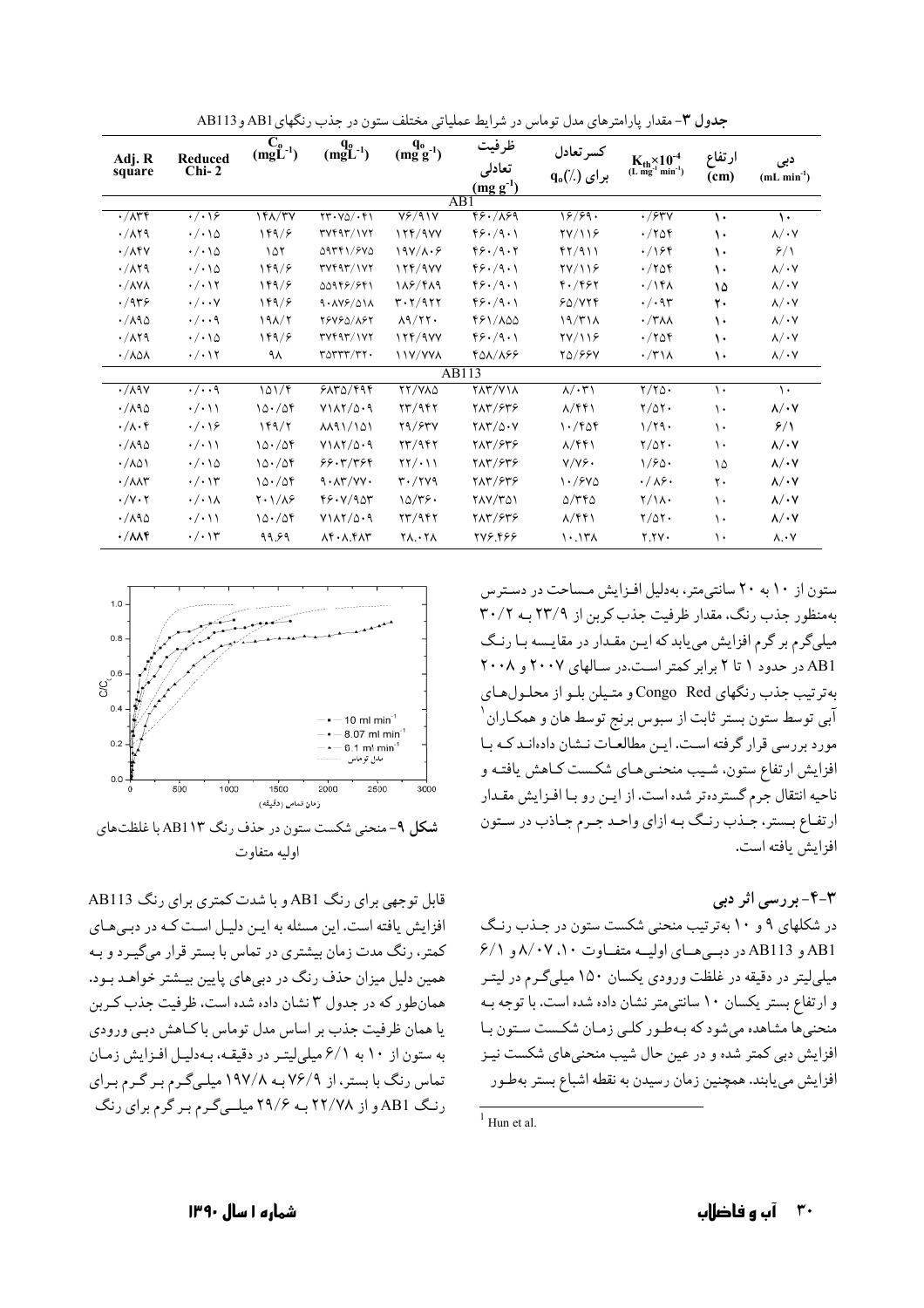

شکل ۱۰- منحنی شکست ستون در دبی های متفاوت در حذف رنگ AB1 \۳ با ستون بستر ثابت كربن فعال

AB113 افزایش یافته است. دلیل این امر آن است که در دبے هـای بالاتر، نرخ انتقال جرم افزایش می یابـد یـا بـهعبـارتی مقـدار رنـگ جذب شده توسط واحد ارتفاع بستر يا همان ناحيـه انتقـال جـرم، بـا افزایش دبی افزایش می یابد کـه ایـن امـر باعـث تـسریع در زمـان رسيدن به نقطه اشباع مي شود [٢٨].

٣-٥-بررسي اثرغلظت

در شکلهای ۱۱ و ۱۲ بهترتیب منحنی شکست ستون در جذب رنگ AB113 و AB113 در غلظتهای اولیـه متفـاوت ۲۰۰، ۱۵۰ و ۱۰۰ میلیگرم در لیتر در دبی ورودی یکسان ۸/۰۷ میلیلیتر در دقیقـه و ارتفاع بستر یکسان ۱۰ سانتی متر نشان داده شده است. بـا توجـه بـه منحنیها مشاهده مـیشود کـه زمان رسیدن به نقطه شکست و تخلیه بیا افسزایش غلظت رنبگ ورودی بیه ستون کیاهش مبی پابید. در غلظتهای ورودی کمتر، منحنبیهای شکست کشیده ترشـده و شـیب آنها کمتـر مـي شـود و بـه مراتـب نقـاط شکـست و تخليـه سـتون در زمانهاي طولاني ترى اتفاق مىافتد. هرچه غلظت فاضلاب ورودى بیشتر باشد، شیب منحنی های شکست بیشتر بوده و شکست بستر در طي زمان كمترى اتفاق مىافتد. اين موضوع بيانگر ايـن نكتـه اسـت که تغییر در گرادیان غلظت بر نـرخ اشـباع و زمـان بـستر اثـر گـذار است [۲۹]. میتوان ایـن گونـه توضـیح داد کـه بـا افـزایش غلظـت رنگ، تعداد جایگاههای جـذب بیـشتری در سـاختار کـربن توسط رنگ اشغال می شود. از این رو می توان نتیجهگیری که د کـه فراینـد انتشار به غلظت آلاینده ورودی به بستر وابـسته اسـت. بـا افـزايش غلظت ورودي، ميزان بارگذاري آلاينــده بــا بــستر افــزايش يافتــه و نیروی رانش بهمنظور انتقال جرم بیشتر میشود و ضمن کوتـاهتر شدن طول ناحیه انتقال جرم، شکست بستر در زمان کوتاهتری اتفاق می افتد [۲۹].

نتایج گزارش شده در مطالعات هان و همکاران در سال ٢٠٠٧ و ۲۰۰۸ در جـذب رنـگ Congo Red و متـيلن بلـو، نتـايج ايـن مطالعه را تأييـد مـىكننـد [٣٠ و ٣١]. در ايـن مطالعـات بـاكـاهش مقدار دبي جريان، ظرفيت جذب افـزايش يافتـه اسـت. همچنـين در مطالعه پامش و همکاران ٰ در جذب رنگهای اسـیدی توسـط جلبـک *آزولا فیلکیولوئیـد*' در سـال ۲۰۰۵ نتـایج مـشابهی بـه دسـت آمـد [٣٢]. در اين مطالعه علت كاهش ظرفيت جذب با افزايش دبي، كم شدن زمان تماس رنگ با جـاذب و در نتيجـه محـدود شـدن انتـشار رنگ به منافذ حاذب گزارش شده است.



**شکل ۱۱**- منحنی شکست ستون در حذف رنگ AB1 با غلظت های اوليه متفاوت



**شکل ۱۲**-منحنی شکست ستون در حذف رنگ AB1۱۳ با غلظت های اوليه متفاوت

در مطالعه انجام شده توسط يامش و همكـاران در سـال ٢٠٠٥ حذف رنگهای Acid Red 88 و Acid Orange7 و Acid Orange7 با استفاده از ستون بستر ثابت از جلبک آبی *آزولا فیلیکولوئید* مورد

Padmesh et al.

 $2$  Azolla Filiculodies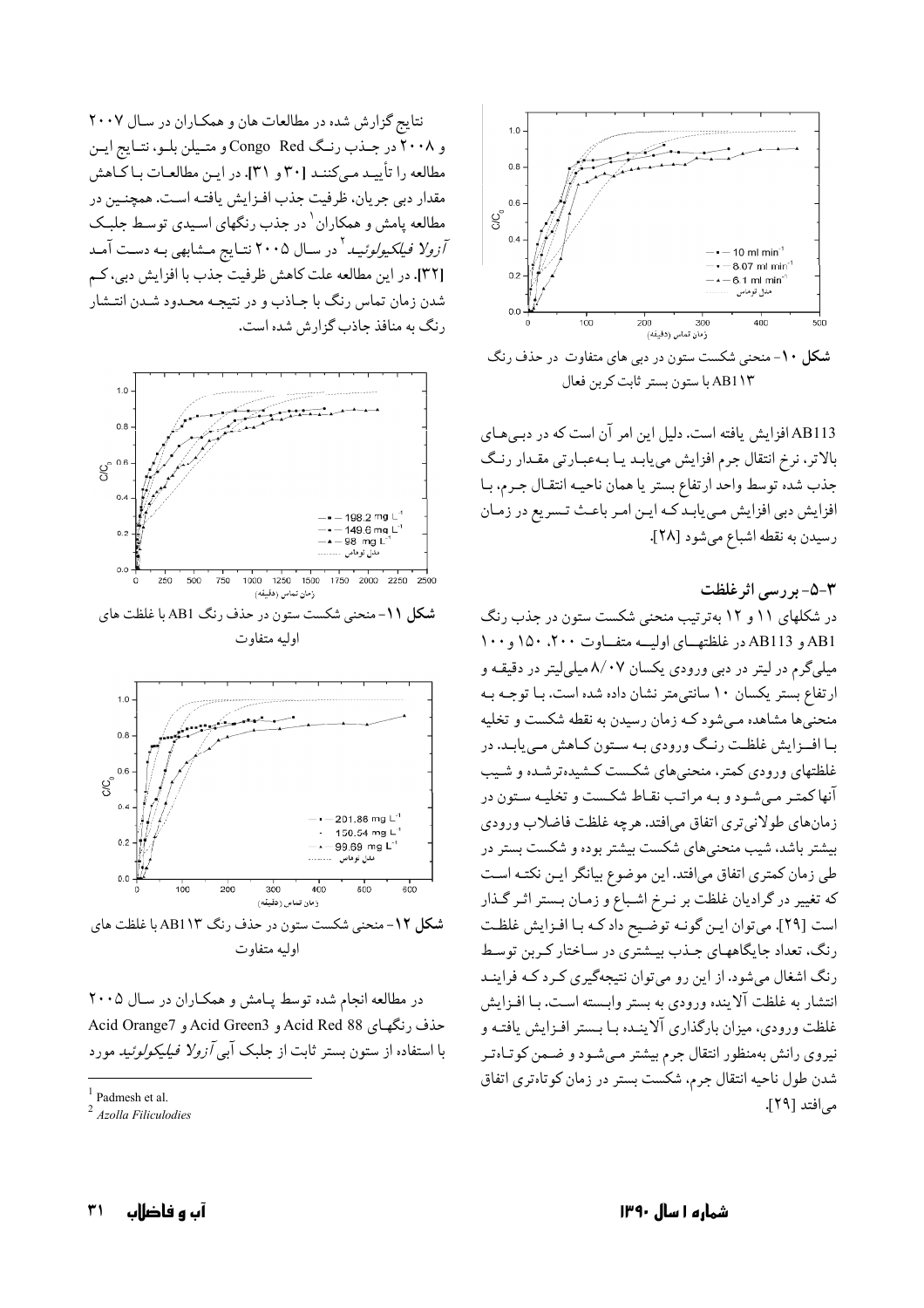مطالعه قرار گرفته است. نتایج بررسی اثر غلظت اولیـه بـر عملکـرد ستون جاذب در این مطالعه نشان داده است کـه بـا افـزایش غلظـت رنگ ورودی به ستون، مقدار نیروی رانش در نفـوذ رنـگ بـه منافـذ جاذب افزایش می پابد که این مسئله منجر بـه بهبـود عملکـرد سـتون می شو د [۳۲].

در مطالعه انجام شده توسط الدگسا و همکاران رد سال ۲۰۰۸ حذف رنگ Remazol Reactive Black در یک سیستم ستونی بستر ثابت از کربن فعال تجـاری فیلتـرا سـرب ۴۰۰ مـورد بررسـی قرار گرفت [۳۳]. بررسبي اثير غلظت رنگ ورودي بـه سـتون بير عملکرد آن، نـشان داد کـه بـا افـزايش غلظـت رنـگ از ۰/۰۲۵ بـه ۰/۱۱۵ کیلوگرم بر مترمکعب، مقدار ظرفیت ستون در جذب رنگ مورد مطالعه افزایش یافتـه اسـت. در ایـن مطالعـه نیـز بـه افـزایش نیروی رانش در نفوذ رنگ به منافذ جاذب، بهمنظور توجیه نتیجه بـه دست آمده اشار ه شده است.

# ۴-نتىجەگىرى

كربن فعال توليد شده در اين تحقيق با استفاده از فراينـد شـيميايي-گرمایی از مخروط کاج تهیه گردید و بهشکل دانـههـای گرانـولی در آمد. مقدار مساحت مخصوص این محصول گرانولی در گستره ۷۰۰ تا ۱۳۰۰ مترمربع بـر گـرم (رنـج مـساحت بـراي كـربن هـاي فعـال تجاري) يعني برابر با ۸۶۹ مترمربع بر گرم بـود. ايـن مـسئله نـشان میدهد که کربن فعـال تولیـدي در ايـن مطالعـه از نظـر مشخـصات فيزيكي با انواع تجاري آن قابل مقايسه است. مقادير ظرفيت جـذب رنگهای AB1 وAB113 بر اساس مدل لانگمیر بهترتیب برابر با ۴۵۲/۸۷ و ۲۹۸/۴ میلیگرم به ازای هرگرم از کربن فعـال تعیـین گردید. این مقادیر نشان دهنده ظرفیت بسیار بالای کربن تولید شده در جذب رنگهای مورد مطالعه بود. علت تفاوت در ظرفیت جـذب، با مقايسه سـاختار مولكـولى دو رنـگ مـورد مطالعـه و بـا توجـه بـه درشت تر بـودن رنـگ AB113 قابـل توجيـه اسـت. نتـايج بررسـي منحني هاي شكست بهمنظور تحليل تأثير يارامترهايي ماننـد غلظـت

## ۶- مراجع

1- Rajgopalan, S. (1995). "Water pollution problem in the textile industry and control." Trivedy, R. K. (Ed.) Pollution Management in Industries, Karad, India.

شو د.

گ دد.

۵- ىشنھاد

- 2- Ali, M., and Sreekrishnan, T. R. (2001). "Aquatic toxicity from pulp and paper mill effluents- a review." Adv. Environ. Res., 5, 175-196.
- 3- Koplin, D. W., Furlong, E. T., and Meyer, M. T. (1999-2000). "Pharmaceuticals, hormones and other organic wastewater contaminants in US streams." Environ. Sci. Technol., 36, 1202-1211.

اولیه، ارتفاع بستر و دبمی فاضلاب ورودی نشان میدهد که منحنیهای شکست بهدست آمده، تفاوت قابل توجهی با منحنیهای

شکست ایده آل که به شکل حرف S هستند، دارند. نتایج این مطالعـه

نشان داد که بهطور کلی در حذف رنگهای صنعتی باید بـه ایـن نکتـه توجه داشت که بهدلیل ساختار مولکولی بزرگ این ترکیبات، فرصت

لازم بهمنظور انتشار آنها به ريز منافذ ماده جاذب بـه آسـاني فـراهم نمیشود و از این رو این مولکولها به جایگاههای جـذب بـالاتر در

ستون جاذب حرکت میکنند. این مسئله منجر به عدم استفاده بهینـه

از ظرفیت جاذب و بروز شکست ستون در مدت زمـان نـسبتاً کوتـاه

مي شود. به همين دلايل توصيه مي شـود در مطالعــات بعــدي چنانچــه هـدف مطالعـه حـذف رنـگ از محلولهـاي آبـي باشـد. ارتفـاعِهـاي

بیشتری برای ستون جاذب انتخاب گردد. این مقاله نشان داد که بـین

ظرفیت ایزوترمی (ظرفیت تعادلی) محاسبه شده برای رنگهای مورد

.<br>مطالعه و مقادیر ظرفیت ستون جـاذب کـه بـر اسـاس مـدل تومـاس

محاسبه شـده اسـت، تفـاوت عمـدهاي وجـود دارد. مقـادير نـسبت ظرفيت سـتون جـاذب بـر اسـاس مـدل تومـاس بـهظرفيـت تعـادلي

بهترتيب براي رنگهاي AB1 و AB113 با افـزايش ارتفـاع سـتون از

۱۰ بــه ۲۰ ســانتى متــر، از ۱۱/۸۴ بــه ۹/۳۶ و از ۳/۶۸ بــه ۱/۵۲

كاهش يافت. اين مسئله نشان مىدهد كه با افـزايش ارتفـاع سـتون،

ظرفیت آن به نحو بهتری مورد استفاده قرار میگیـرد لـذا لازم اسـت

ارتفاع ستون تا جایی افزایش یابد که نسبت مذکور به یک نزدیک

چنانچه به دنبال ستون اول، ستون ديگري و جـود داشـته باشـد، اولاً زمان نقطه شكست ستونها افـزايش مـيbيابـد و ثانيـاً از ظرفيـت

ستونهای قبل به نحو مطلوبتری استفاده خواهد شـد. لـذا پیـشنهاد

می شود در مطالعات بعدی بهجای استفاده از یک ستون در ابعاد

استفاده شده در این مطالعـه، از چنـد سـتون بـا همـین ابعـاد اسـتفاده

 $<sup>1</sup>$  Al-Degsa et al.</sup>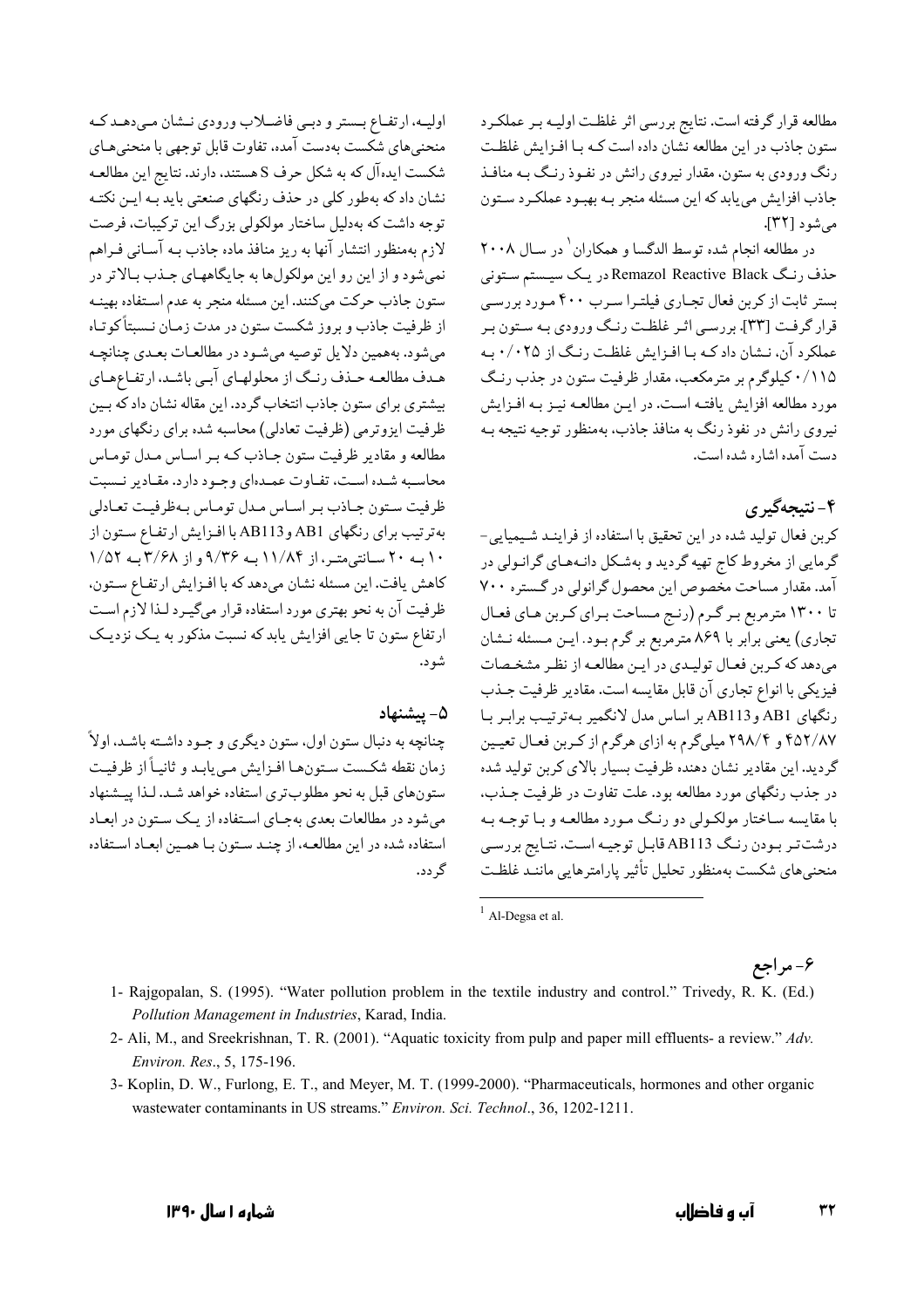- 4- Routh, T. (1998). "Anaerobic treatment of vegetable tannery wastewater by UASB process." *Ind. J. Environ. Prot.*, 20, 115-123.
- 5- Ramakrishna, K. R. (1996). *Dye removal using peat*, American Dyestuff Report Saskatchewan, Canada.
- 6- Ho, Y. S. (2006). "Scond-order kinetic model for the sorption of cadmium onto tree fern: A comparison of linear and non-linear." *Water Res*., 40, 119-125.
- 7- FU, Y., and Viraraghavan, T. (2003). "Column studies for biosorption of dyes from aqueous solutions on immobilized aspergillus Niger fungal biomass." *Water S. A.*, 29, 465-472.
- 8- Tsui, L. S., Roy, W. R., and Cole, M. A. (2002). "Removal of dissolved textile dyes from wastewater by compost sorbent." *Color Technol*., 119, 14-18.
- 9- Yeddou, N., and Bensmaili, A. (2005). "Kinetic models for the sorption of dye from aqueous solutionby claywood sawdust mixture." *Desalination*, 185, 499-508.
- 10- Ghanbarian, M., Mahvi, A. H., Nabizadeh, R., and Saeedniya, S. (2009). "A pilot study of RO16 discoloration and mineralization in textile effluents using the nanophotocatalytic process." *J. of Water and Wastewater*, 69, 45-51. (In Persian)
- 11- Rahmani, A., and Samarghandi, M. (2009). "Electrocoagulation treatment of color solution containing colored index eriochrome black T." *J. of Water and Wastewater*, 69, 52-58. (In Persian)
- 12- Naeem Abadi, A., and Movahedian Attar, H. (2008). "Decolorization and biological degrandation of Azo dye reactive Red2 in anaerobic baffled reactors." *J. of Water and Wastewater*, 65, 30-37. (In Persian)
- 13- Reddy, S. S., Kotaiah, B., Reddy, N. S. P., and Velu, M. (2006). "The removal of composite reactive dye from dyeing unit effluent using sewage sludge derived activated carbon." *Turkish J. Eng. Env. Sci*., 30, 367- 373.
- 14- Kadirvelu, K., Karthika, C., Vennilamani, N., and Pattabhi, S. (2005). "Activated carbon from industrial solid waste as an adsorbent for the removal of Rhodamine-B from aqueous solution kinetic and equilibrium studies." *Chemosphere*, 60, 1009-1017.
- 15- Namasivayam, C., and Kavitha, D. (2002). "Removal of congo red from water by adsorption onto activated carbon prepared from coir pith, an agricultural solid waste." *Dyes Pigments*, 54, 47-58.
- 16- Saeedi, M., Jamshidi, A., Abessi, O., and Bayat, J. (2009). "Removal of dissolved cadmium by adsorption anto walnut and almand shell charcoal : Comparison with granular activated carbon (C-AC)." *J. of Water and Wastewater*, 70, 16-22. (In Persian)
- 17- Asilian, H., and Mahmoudi, M. (2009). "Adsorption of AZO reactive red 198 from aqueous solutions by the sludge of water treatment plant coagulation unit." *J. of Health and Environment*, 1(7), 93-102. (In Persian)
- 18- Ghaneeian, M. T., Ghanizadeh, Gh., Gholami, M., and Ghanderinasab, F. (2009). "Application of eggshell as a natural sorbent for the removal of reactive Red 123 dye from syuthetic thentile wastewater." *J. of Zahedan Medical Sciences Researchs*, 11 (4), 25-34. (In Persian)
- 19- Thomas, H. C. (1994). "Heterogeneous ion exchange in following system." *J. Am. Chem. Sec*., 66, 1646- 1664.
- 20- Arnepalli, D. N., Shanthakumar, S., Hanumantha Rao, B., and Singh, D. N. (2007). "Comparison of methods for determining specific-surface area of fine-grained." *J. of Geotech. and Geological Eng*., 26 (2), 121-132.
- 21- Noszko, L., Bota, A., Simay, A., and Nagy, L. (1984). "Preparation of activated carbon from the by-products of agricultural industry." *Periodica Polytechnica Chemical Eng.*, 28, 293-297.
- 22- ASTM. (1999). *Standard test method for determination of iodine number of activated carbon*, D4607-94, USA.
- 23- Rudenko, M. F., and Palagina, I. G. (2000). "Determination of the physical characteristics of activated carbon for adsorption refrigerators." *Chemical and Petroleum Engineering*, 26, 507-509.